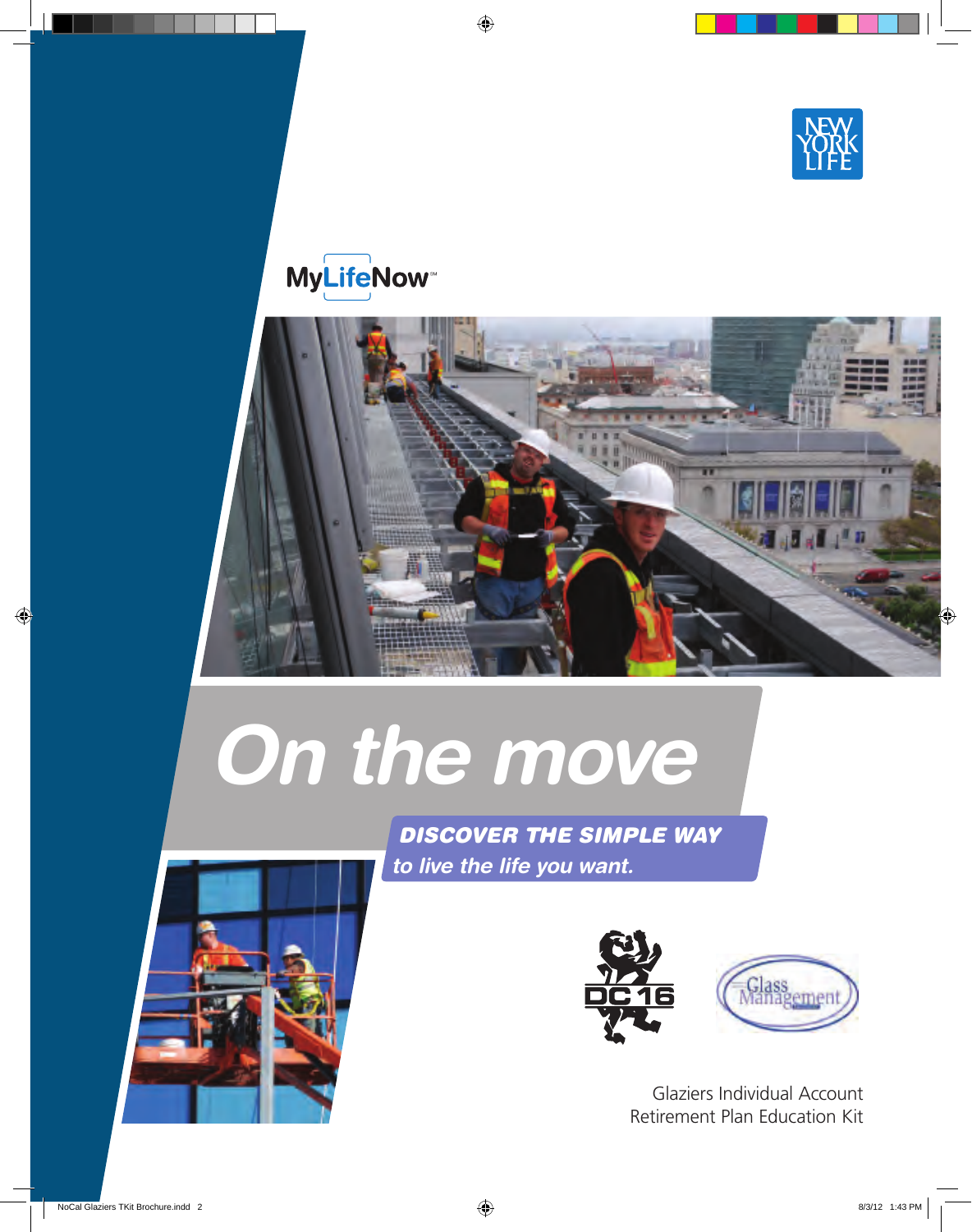# *Hi. Here's what's happening …*

*The Glaziers Individual Account Retirement Plan is transitioning to a new provider, New York Life Retirement Plan Services ("New York Life"). This booklet provides lots of information about the transition.*

*Take this opportunity to ensure you're making the most of the plan. New York Life can help. They have 40 years of experience in the retirement industry, helping people take the guesswork out of their plans and live the lives they want … today and tomorrow.* 

*Fraternally, Board of Trustees*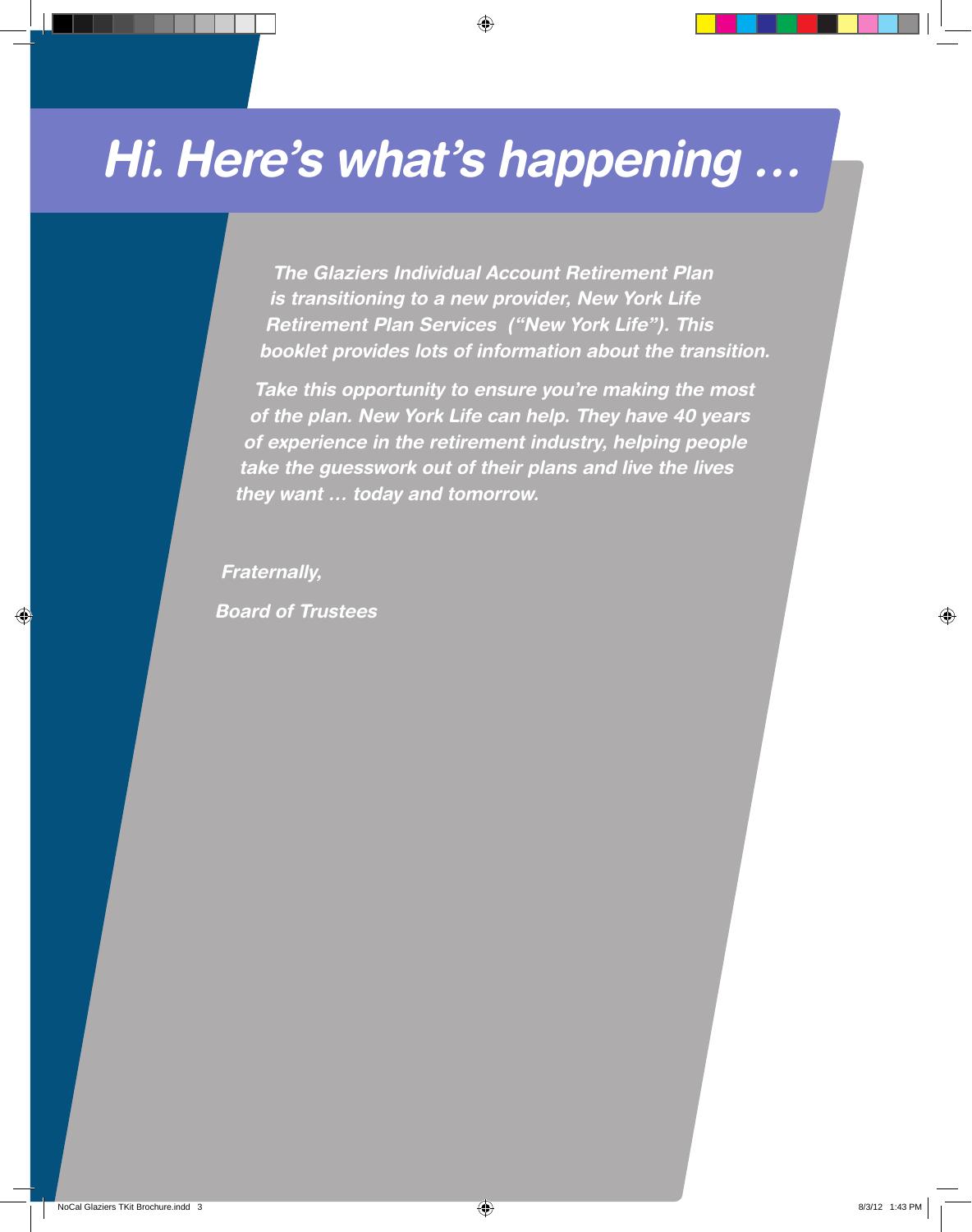# *What you need to do*



**Actually, you don't have to do anything.** The transition will happen all by itself, but it's a good idea to understand what's happening. Below are three things you may want to know before the transition happens. Each has its own section in this booklet.

*Know what's* 

*happening when. During and after the transition, if you're planning to request a distribution, be sure to continue to contact Associated Third Party Administrators (ATPA) at 510.433.4400.*

*Understand how your investments will transition.* 

*Your account has moved to New York Life. Make sure you know what options will be available for investment under the Plan once the transition is complete.*

*Contact us if you* 

*have questions. If you have questions about the transition, you who matter most. can speak with a New York Life representative at 800.294.3575 from 5 a.m. to 7 p.m. Pacific time (PT) on New York Stock Exchange business days. For your protection, all calls are recorded.*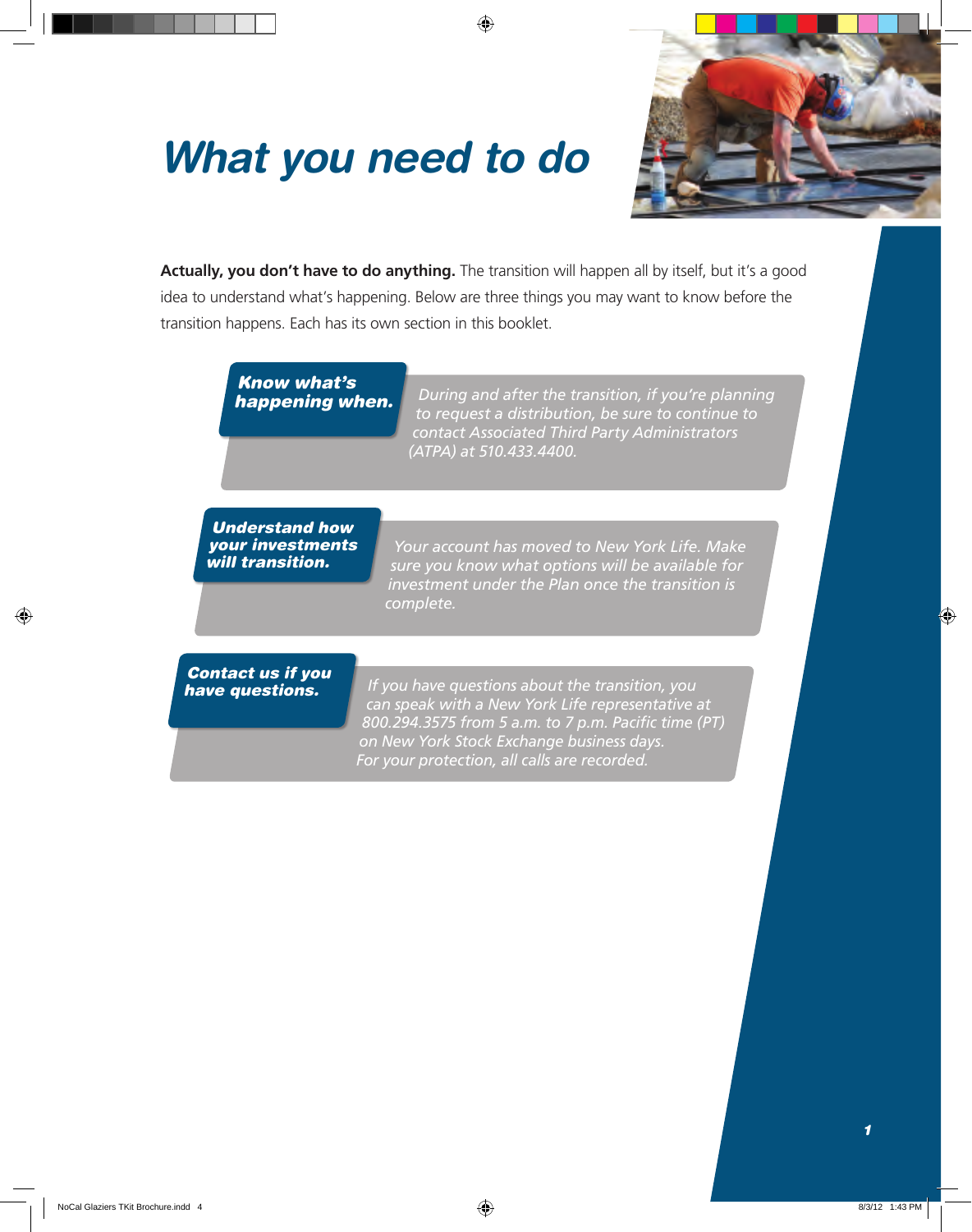# *Know what's happening.*

Here's an overview of what's happening and when. If you'd like more detail, please carefully read through this booklet.

#### *Phone service is available.*

Before, during, and after the transition, help is available. To request fund information, order prospectuses and to ask general questions, you can speak with a New York Life representative by calling 800.294.3575 from 5 a.m. to 7 p.m. PT on New York Stock Exchange business days. For your safety and security, all calls are recorded.

#### *Save the date.*

**Attend an educational meeting** to learn more about the Plan and its transition to New York Life. Meetings are open to all members and you are invited to any of the dates, times and locations listed below. **Please feel free to attend at the location that is most convenient for you.**

|                     | <b>DATE</b>                 |                      | <b>LOCATION</b> |         | LANGUAGE  | <b>TIME</b> | <b>ADDRESS</b>                                                   |
|---------------------|-----------------------------|----------------------|-----------------|---------|-----------|-------------|------------------------------------------------------------------|
|                     | Tuesday, August 21          | <b>San Francisco</b> |                 | English |           |             | <b>IBEW Local 6 Meeting Hall</b><br>6:00 p.m.<br>55 Fillmore St. |
|                     |                             |                      |                 | Spanish |           |             | 7:30 p.m.<br>San Francisco, CA 94117                             |
|                     | <b>Wednesday, August 22</b> |                      | English         |         |           | 6:00 p.m.   | <b>Oakland Labor Temple</b>                                      |
|                     |                             | <b>Oakland</b>       |                 | Spanish |           | 7:30 p.m.   | 8400 Enterprise Way<br>Oakland, CA 94621                         |
|                     | Thursday, August 23         |                      | English         |         | 6:00 p.m. |             | <b>IBEW Local 332 Meeting Hall</b>                               |
|                     |                             | San Jose             | Spanish         |         | 7:30 p.m. |             | 2125 Canoas Garden Ave.<br>San Jose, CA 95125                    |
|                     | Tuesday, August 28          | Sacramento           | English         |         | 6:00 p.m. |             | <b>DC 16</b><br>7111 Governors, Circle<br>Sacramento, CA 95823   |
|                     |                             | <b>Oakland</b>       | English         |         | 6:00 p.m. |             | <b>Oakland Labor Temple</b>                                      |
|                     | <b>Wednesday, August 29</b> |                      | Spanish         |         | 7:30 p.m. |             | 8400 Enterprise Way<br>Oakland, CA 94621                         |
| Thursday, August 30 |                             | Fresno               | English         |         | 6:00 p.m. |             | <b>DC 16</b><br>4650 E. Weathermaker<br><b>Fresno, CA 93703</b>  |

## *Meeting schedule*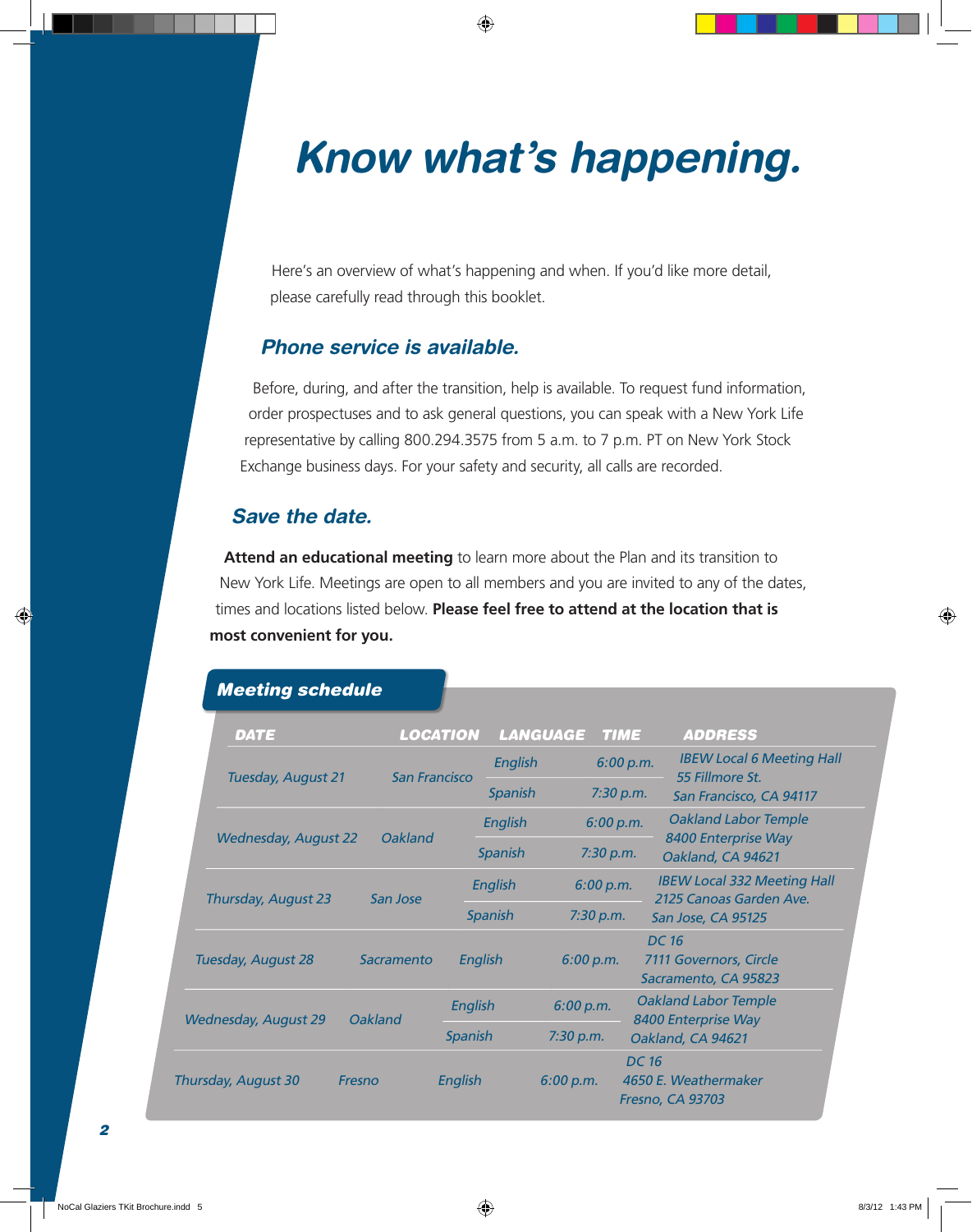

### *The transition.*

Your account balance moved to New York Life during the transition and will continue to be invested in your individual account on your behalf.

### *September 2012 – Plan goes "Live".*

After the transition period is complete, the Plan is anticipated to go live at New York Life during this month. Once the Plan is live, you will have access to the full range of services offered through New York Life, including the ability to self-direct your investments in your individual account. You will have the opportunity and flexibility to invest contributions and transfer balances in any combination of the Plan's available investment options. This may help you choose the risk and return potential that you feel is right for your individual situation.

You will receive a **Welcome Letter** by mail once the Plan is live. The letter will contain information on how establish a User ID and Password to access your account by phone and online. You will also be able to direct your investments and request account statements.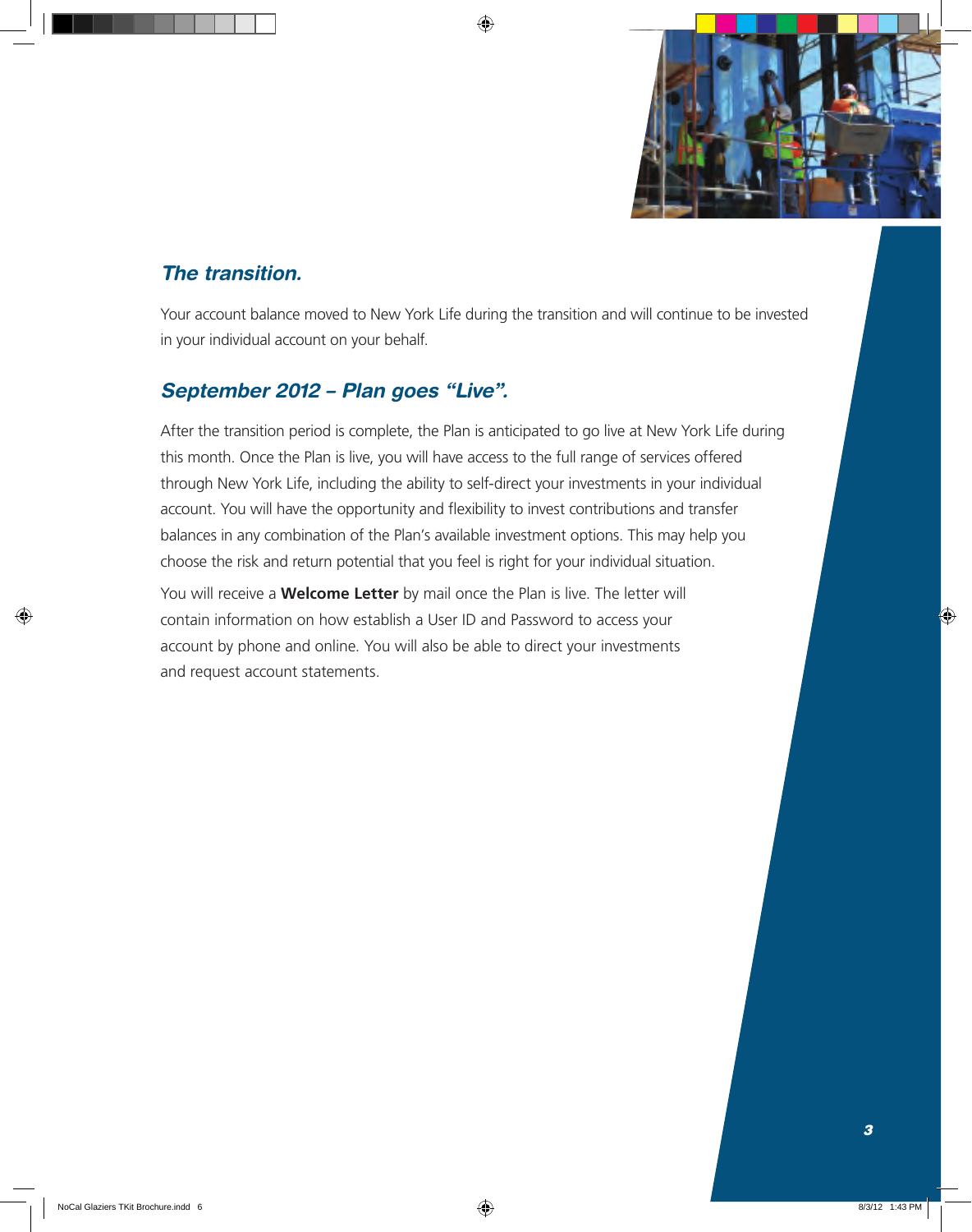i

*4*

As part of the transition to New York Life your account is invested in the **Core Blend Investment Option ("Default Fund").** The Core Blend Investment Option has been designated the Default Fund for this Plan. This means that until you elect to move your account balance (or any portion of your account balance) your money will remain in the Core Blend Investment Option. In addition, all future contributions made on your behalf will also be invested in the Core Blend Investment Option until you elect to make a change. Please refer to the Qualified Default Investment Alternative notice for additional details regarding the Default Fund.

| BALANCES IN THIS FUND       | > WILL BE INVESTED IN THIS FUND           |
|-----------------------------|-------------------------------------------|
| Trustee Directed Investment | Core Blend Investment Option <sup>1</sup> |

**Core Blend Investment Option – Components Underlying Fund Allocation Allocation** American Funds – EuroPacific Growth Fund (Class  $R4$ )<sup>2</sup> 3% Dreyfus MidCap Index Fund, Inc. 3% Dreyfus Smallcap Stock Index Fund 2% MainStay High Yield Corporate Bond Fund (Class I)<sup>2</sup> 10% MainStay ICAP Select Equity Fund (Class I)<sup>2</sup> 10% New York Life Guaranteed Interest Account 25% Oppenheimer International Bond Fund (Class A) 10% PIMCO Total Return Fund (Class A) 25% Prudential Jennison Select Growth Fund (Class Z) 12%

The Core Blend Investment Option components are as follows: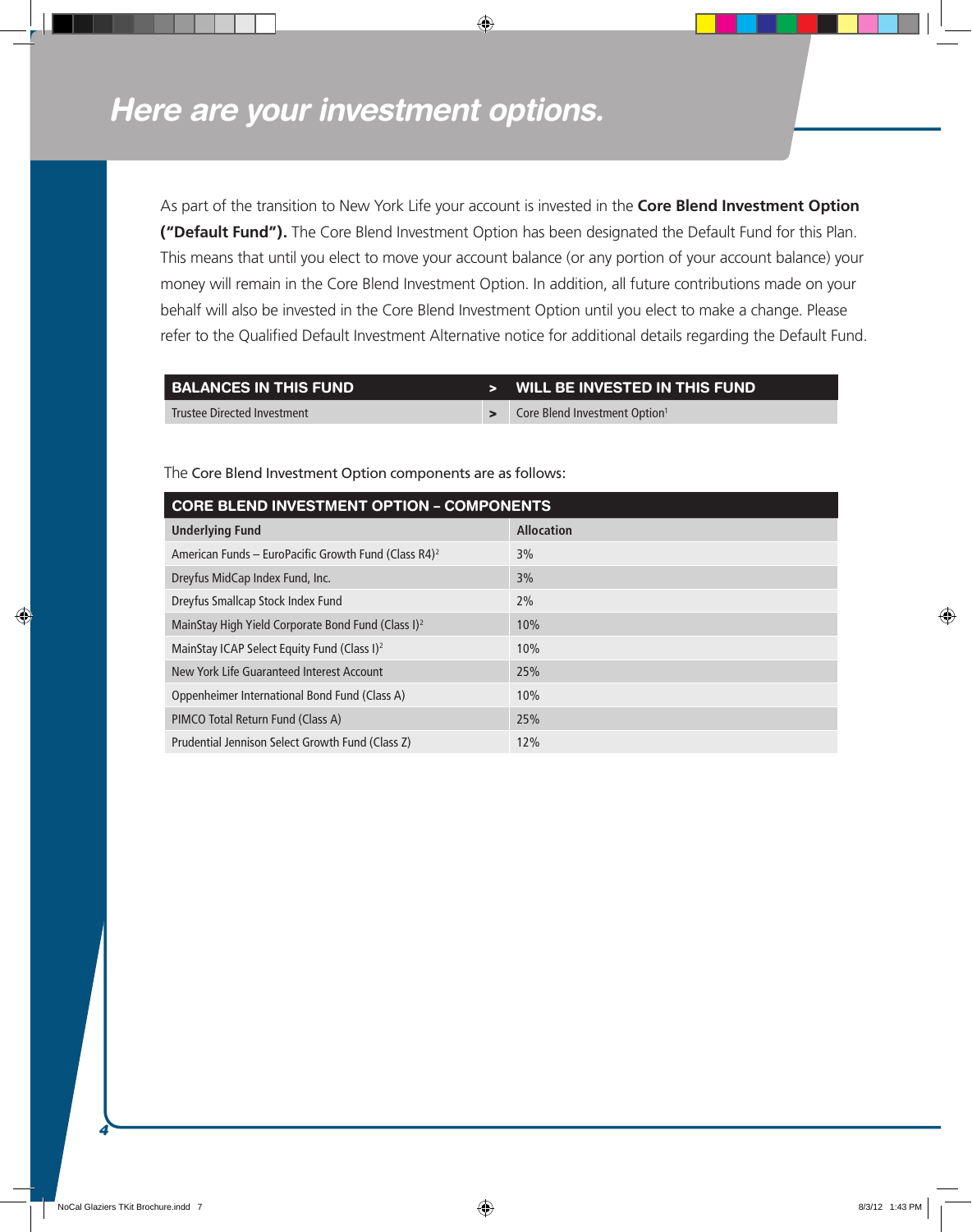In addition to the Core Blend Investment Option, the Plan also is adding these new investment options:

| <b>NEW INVESTMENT OPTIONS</b>                                                |                                                         |  |  |  |  |  |
|------------------------------------------------------------------------------|---------------------------------------------------------|--|--|--|--|--|
| Stable Value Option (New York Life Guaranteed Interest Account) <sup>1</sup> | JPMorgan Core Bond Fund (Class A) <sup>2</sup>          |  |  |  |  |  |
| MainStay High Yield Corporate Bond Fund (Class I) <sup>2</sup>               | PIMCO Total Return Fund (Class A)                       |  |  |  |  |  |
| Oppenheimer International Bond Fund (Class A)                                | MainStay Retirement 2010 Fund (Class I) <sup>2</sup>    |  |  |  |  |  |
| MainStay Retirement 2020 Fund (Class I) <sup>2</sup>                         | MainStay Retirement 2030 Fund (Class I) <sup>2</sup>    |  |  |  |  |  |
| MainStay Retirement 2040 Fund (Class I) <sup>2</sup>                         | MainStay Retirement 2050 Fund (Class I) <sup>2</sup>    |  |  |  |  |  |
| MainStay S&P 500 Index Fund (Class I) <sup>2</sup>                           | MainStay ICAP Select Equity Fund (Class I) <sup>2</sup> |  |  |  |  |  |
| Prudential Jennison Select Growth Fund (Class Z)                             | Goldman Sachs Growth Opportunities Fund (Class A)       |  |  |  |  |  |
| Perkins Mid Cap Value Fund (Class S)                                         | Dreyfus MidCap Index Fund, Inc.                         |  |  |  |  |  |
| Delaware Small Cap Value Fund (Class A)                                      | Dreyfus Smallcap Stock Index Fund                       |  |  |  |  |  |
| <b>BlackRock Global Allocation Fund (Class A)</b>                            | Lord Abbett Developing Growth Fund (Class A)            |  |  |  |  |  |
| American Funds – EuroPacific Growth Fund (Class $R4$ ) <sup>2</sup>          | Oppenheimer Developing Markets Fund (Class A)           |  |  |  |  |  |

*<sup>1</sup> This is not a mutual fund.*

*<sup>2</sup> This fund has implemented restrictions, such as short term trading fees and/or trading blackout periods, on certain transactions. Please refer to the fund fact sheet and prospectus for more information.*

Investment fact sheets, including information regarding expense ratios and redemption fees, are included in this booklet. Please review the investment fact sheets carefully. Funds in your plan may have implemented restrictions such as short-term trading fees and/or trading blackout periods on certain transactions. Please refer to the fund prospectus for more information.

### *About investing in target date funds (MainStay Retirement Funds):*

The "target date" in a target date fund is the approximate date an investor plans to start withdrawing money. Because target date funds are managed to specific retirement dates, investors may be taking on greater risk if the actual year of retirement differs dramatically from the original estimated date. Target date funds generally shift to a more conservative investment mix over time. While this may help to manage risk, it does not guarantee earnings growth nor is the fund's principal value guaranteed at any time including at the target date. You do not have the ability to actively manage the investments within target date funds. The portfolio managers control security selection and asset allocation. Target date funds allocate their investments among multiple asset classes which can include U.S. and foreign equity and fixed income securities.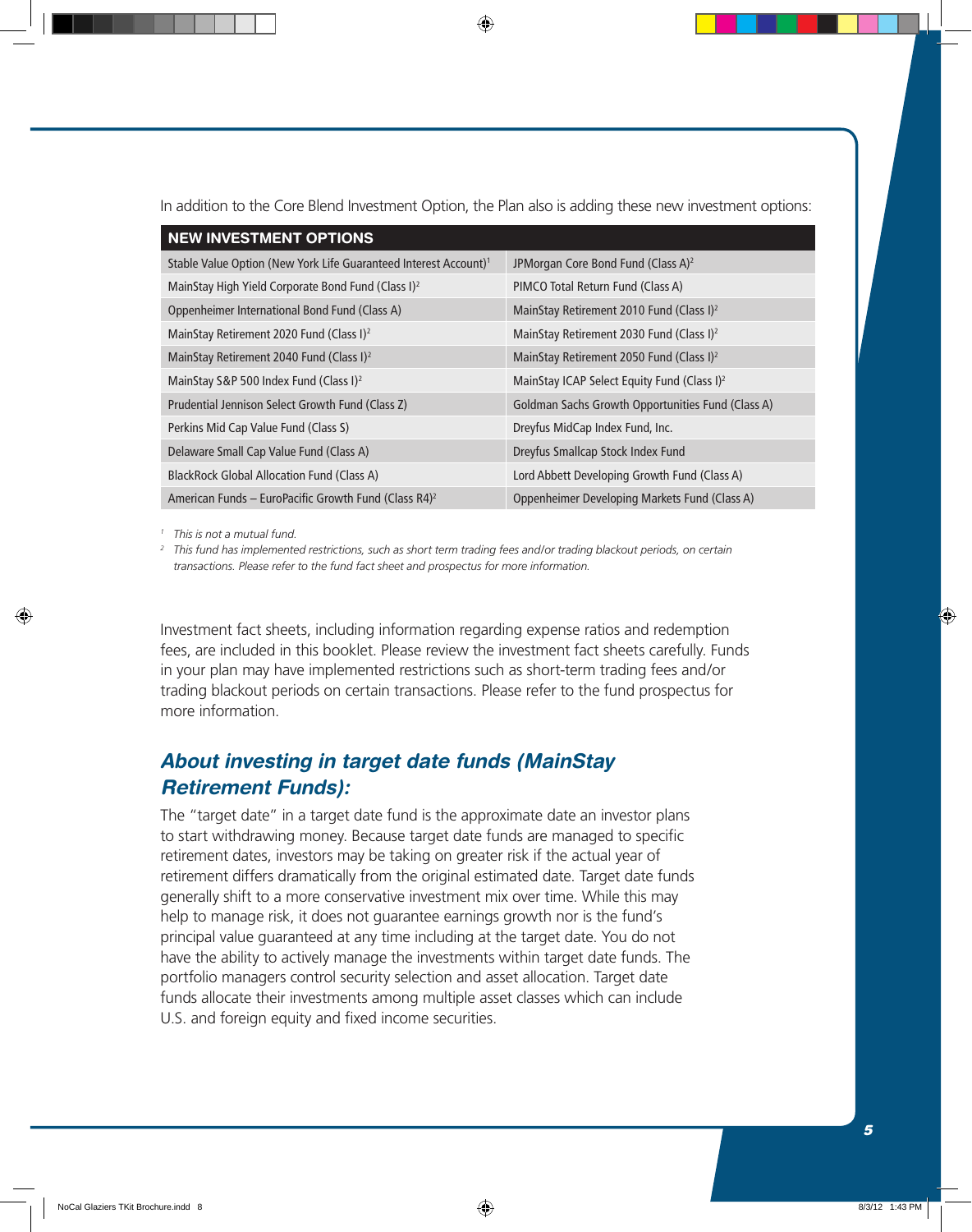# *A few important notes*

### *Here's some information about the risks of certain types of investments.*

The stable value option seeks capital preservation, but there can be no assurance that this goal will be achieved. Returns will fluctuate with interest rates and market conditions.

Funds that invest in bonds are subject to interest-rate risk and can lose principal value when interest rates rise. Bonds are also subject to credit risk, in which the bond issuer may fail to pay interest and principal in a timely manner, or that negative perception of the issuer's ability to make such payments may cause the price of that bond to decline.

High yield securities ("junk bonds") have speculative characteristics and present a greater risk of loss than higher quality debt securities. These securities can also be subject to greater price volatility.

Investments in small- and mid-capitalization companies may be more volatile than investments in large-cap companies. Investments in small-cap companies may have additional risks because these companies have limited product lines, markets or financial resources.

The principal risk of growth stocks is that the security's earnings may not increase at the expected rate. Investors generally expect growth companies to perform at a higher rate than non-growth companies. If expectations are not met, the market price may decline significantly, even if earnings showed an absolute increase.

Unlike other funds, which generally seek to "beat" the market, Index Funds seek to match their respective indices. It is not possible to invest in an index.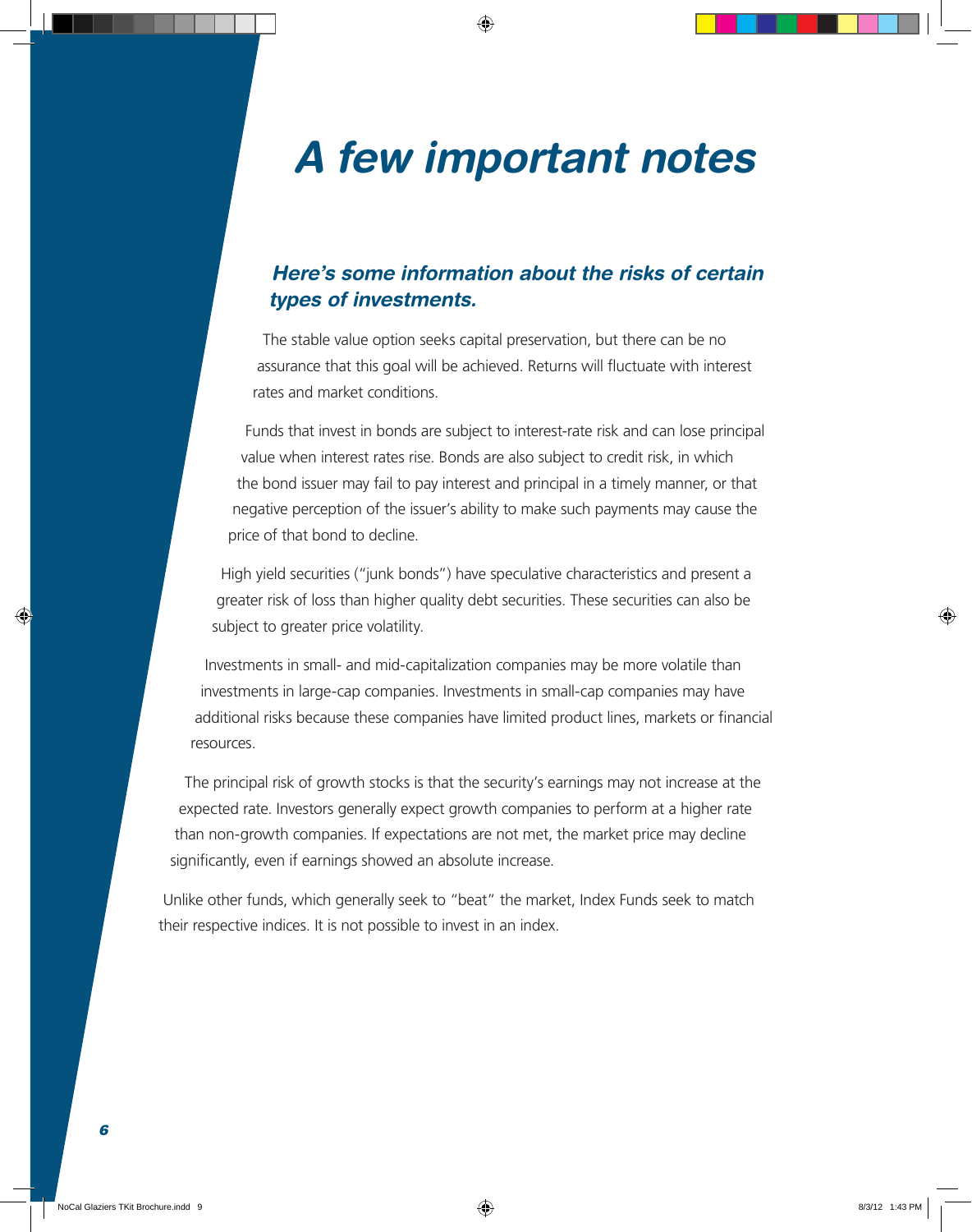Foreign securities can be subject to greater risks than U.S. investments, including currency fluctuations, less liquid trading markets, greater price volatility, political and economic instability, less publicly available information, and changes in tax or currency laws or monetary policy. These risks are likely to be greater for emerging markets than in developed markets.

*Please call 800.294.3575 for a prospectus, and, if available, a summary prospectus. Investors are asked to consider the investment objectives, risks, and charges and expenses of the investment carefully before investing. The prospectus, and, if available, a summary prospectus, contains this and other information about the investment company. Please read the prospectus, and, if available, a summary prospectus, carefully before investing.*

#### *Contact New York Life if you have questions.*

*You can speak with a New York Life representative by calling 800.294.3575 between 5 a.m. to 7 p.m. PT on New York Stock Exchange business days. Representatives can answer questions like:*

*"What will happen with my account during the transition?"*

*"What if I want to make changes to my account once the Plan is live?"*

*"How will I know that the transition is over?"*

*After the transition, you'll still be able to reach New York Life by phone. Plus, you'll be able to access your account, make changes, and use learning tools online.*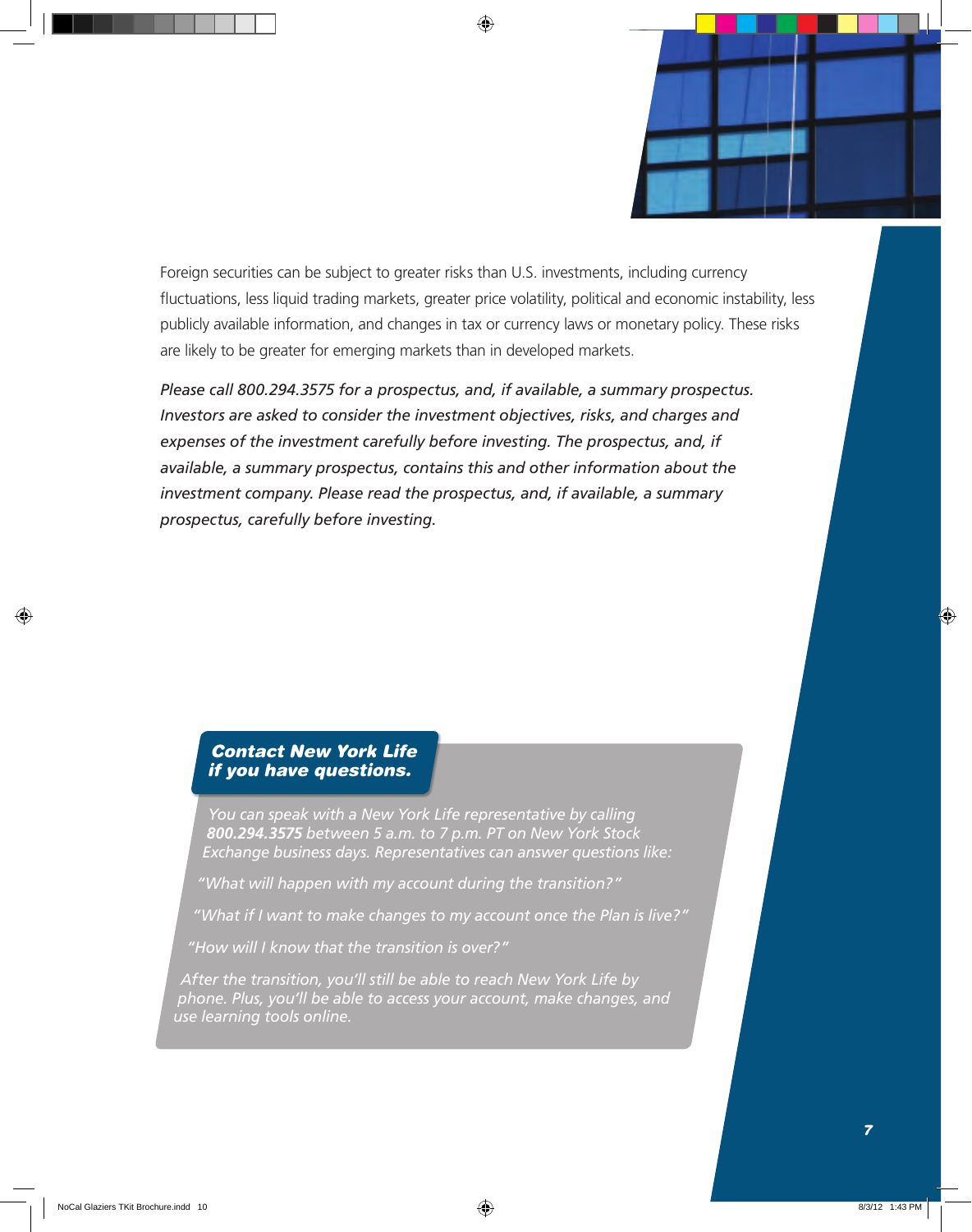# *New plan features and benefits*

Check out these plan features that will be available after the transition. Once the transition is complete, you can learn more about these features — including how to sign up for them — by contacting New York Life.

#### *A targeted approach*

Try one of the MainStay Retirement Funds ("target date funds") if you're looking for a simple way to save. These diversified mutual funds are managed with specific time periods in mind. As you approach retirement, their investments grow more conservative. Picking a target date fund is easy: just select the one that's closest to the year you plan to retire and you're done. For example, if you plan to retire in 2029, consider investing in the 2030 target date fund. (Note: Neither principal nor income is guaranteed at any time, up to and including the target date.)

#### *Hablamos español*

Spanish-speaking representatives are available by calling 888.440.0022 between 7 a.m. to 5 p.m. PT on New York Stock Exchange business days. (Para información en español, llame al 888.440.0022. Representantes están disponibles de lunes a viernes, de en días hábiles de la Bolsa de Valores de Nueva York.) For your protection, all calls are recorded.

#### *A broad range of investment choices*

Your enhanced Plan offers you the ability to choose from a wide array of investment options managed by experienced professionals at well-known financial companies. By mixing and matching different investments of different asset classes, you can build a diversified portfolio that helps suit your needs. Diversification does not guarantee a profit or protect against a loss.

As part of the transition, your current investments have been invested in the Core Blend Investment Option available in your Plan. In the investment options section, you can see how your current balance will be invested, and the other new investment options that will be available under your enhanced Plan.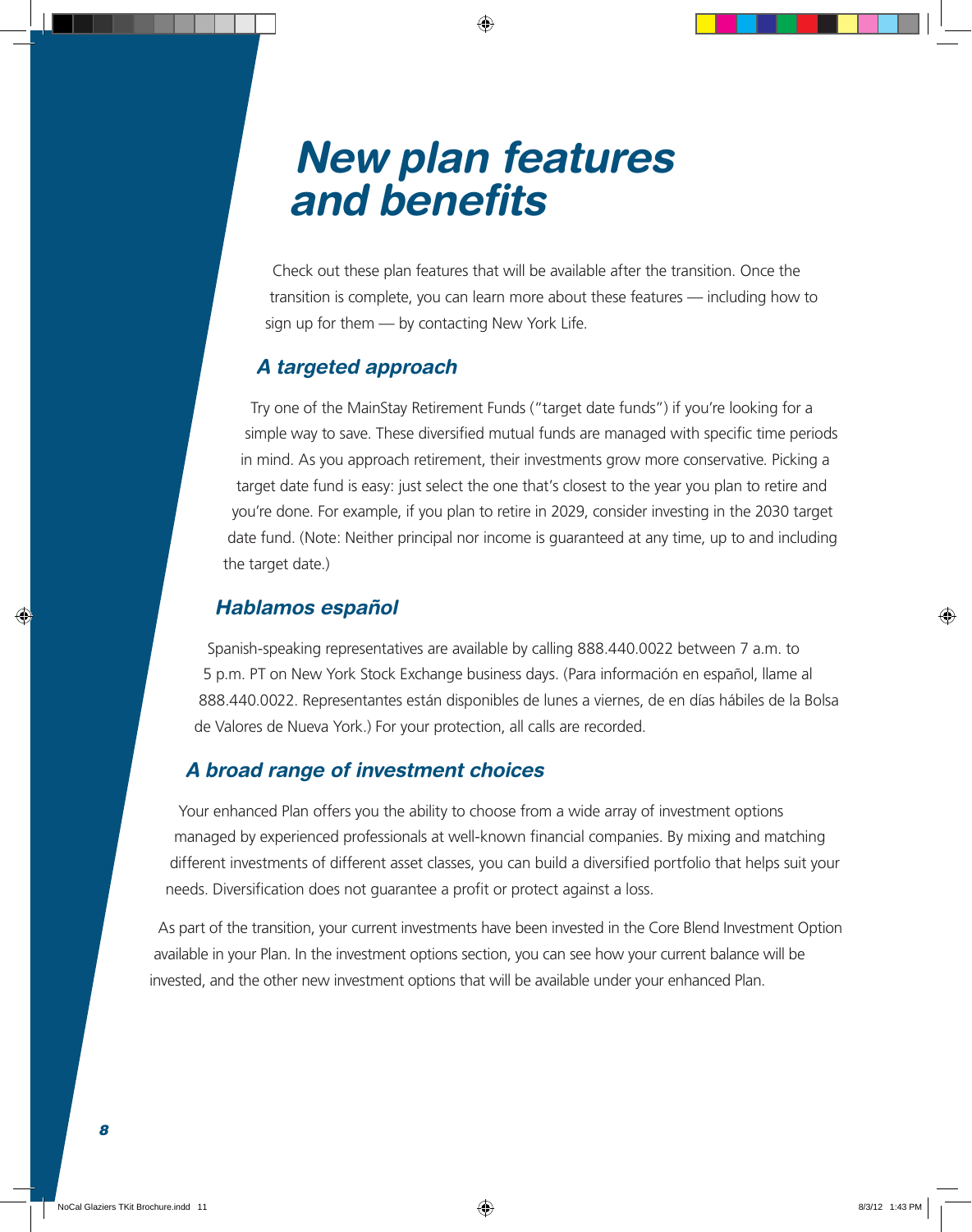

### *Investment education*

We're committed to helping you make smart financial choices about your retirement. The Plan will offer an integrated program of educational materials and online tools designed to help explain investment concepts in clear, simple language.

### *Easy account access*

You can access your account information anytime, day or night, through New York Life, your comprehensive Plan information resource. Whether you log on to the secure website, use the automated voice response service, or speak to a knowledgeable representative, you can check your balances, change investments, or obtain more detailed information whenever you need it.

**When you need to request a distribution, change your address, or if you have questions on hours or contributions, please continue to contact Associated Third Party Administrators (ATPA) at 510.433.4400.**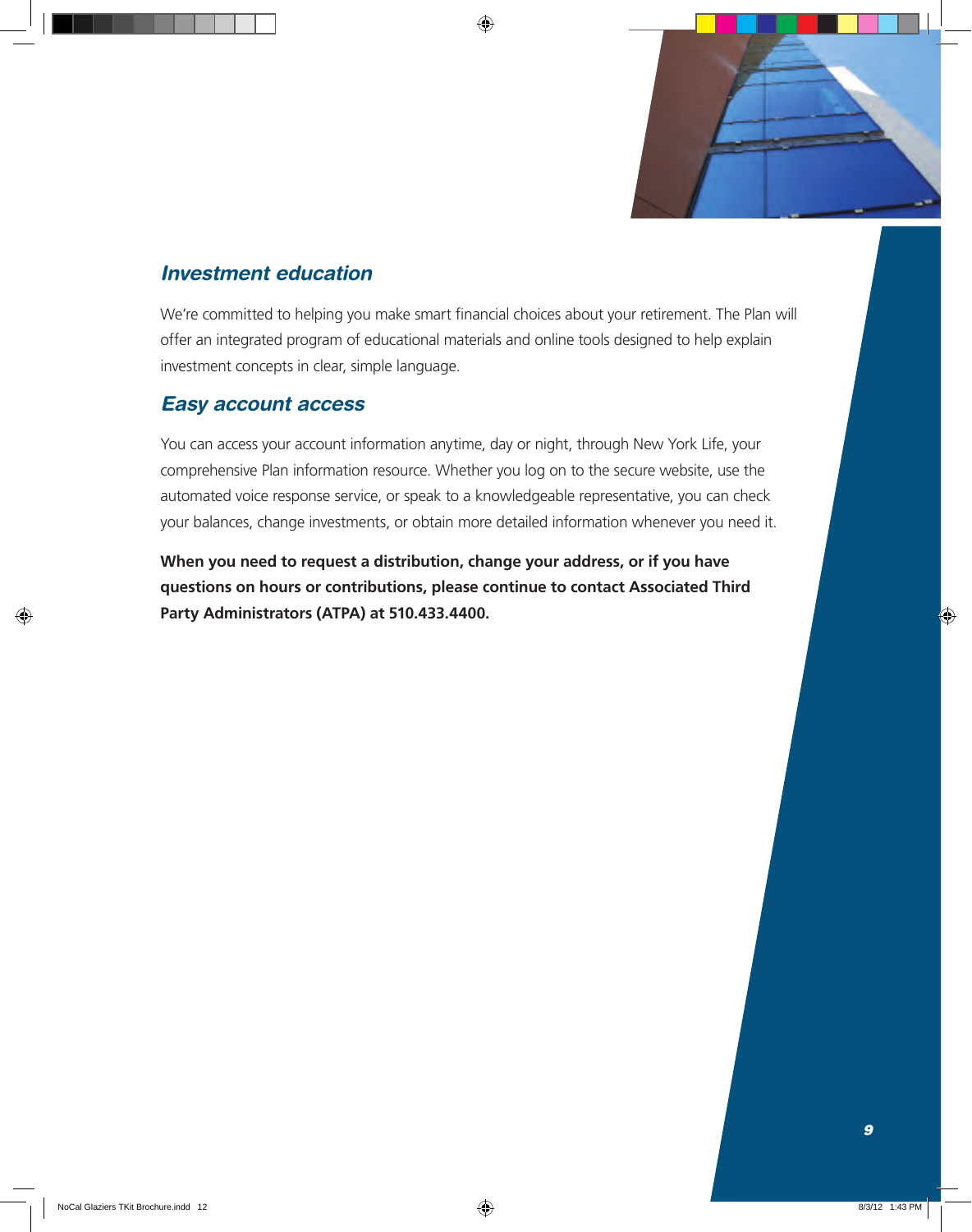# *Now you know!*

### *Here's some other important information.*

The following pages describe the plan's investment options and provide some legal information. Take a moment to look through them, so you're ready for the upcoming transition.

#### *Legal Information*

*Check out this important information about the transition.* 

#### *Investment Fact Sheets*

*Find out more about the investment options available under the plan.*

# *Questions about the transition?*

*Give us a ring at 800.294.3575 from 5 a.m. to 7 p.m. PT on New York Stock Exchange business days. For your protection, all calls are recorded.*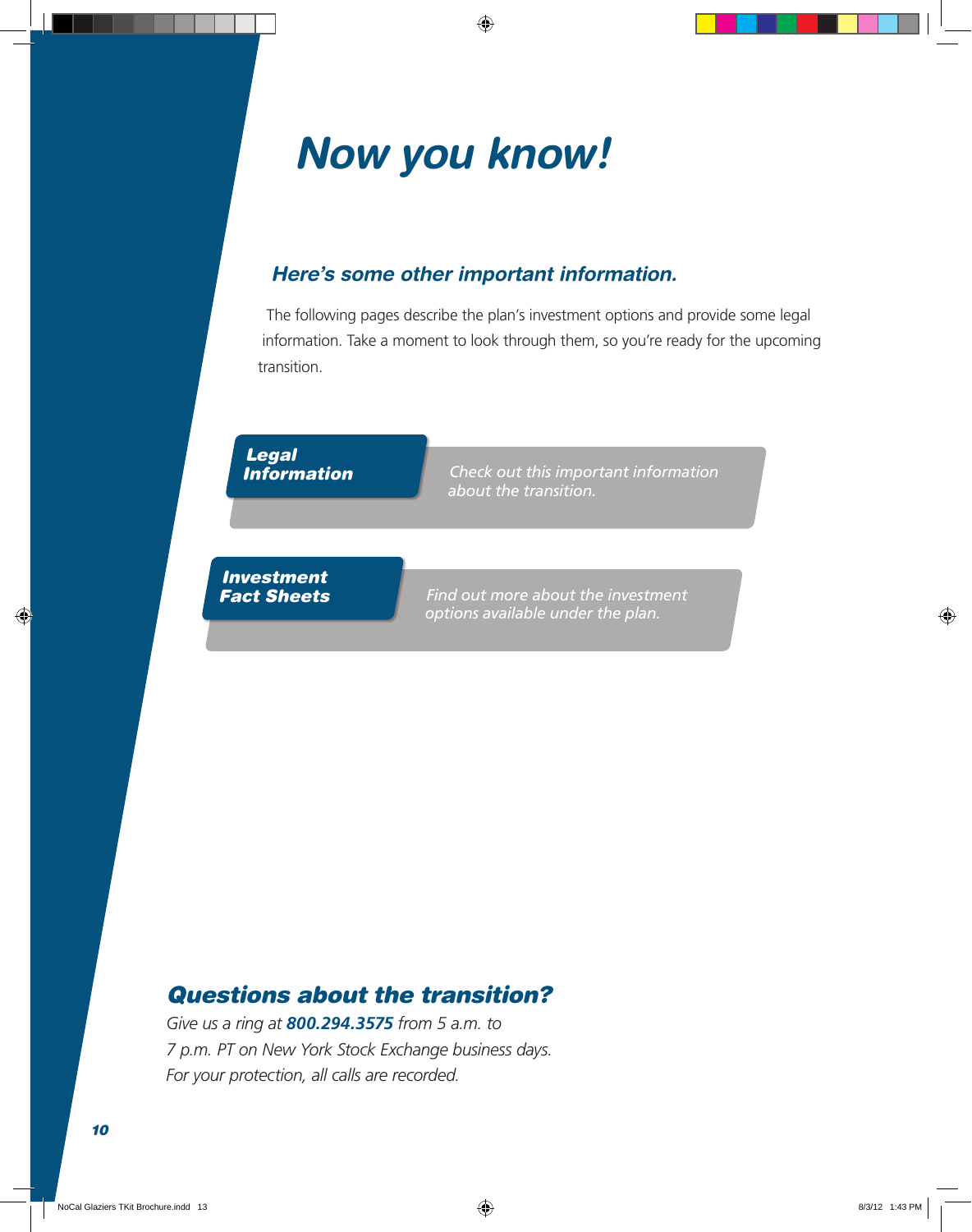

### *GLAZIERS INDIVIDUAL ACCOUNT RETIREMENT PLAN ("Plan") QUALIFIED DEFAULT INVESTMENT ALTERNATIVE NOTICE*

After the transition to New York Life is completed, you will have the right to direct the investment of contributions in your account in any of the investment options available under the Plan. If you do not make an investment election once the transition has been completed, contributions made on your behalf will be invested in the Plan's "default" fund. **Please read the Transition Kit for general information regarding the Plan's transition to New York Life.**

The Plan's default fund ("Default Fund") is the **Core Blend Investment Option**. This investment is intended to satisfy the requirements for a "qualified default investment alternative" ("QDIA") under the Employee Retirement Income Security Act of 1974 ("ERISA").

The enclosed Fund Fact Sheet for the Default Fund contains a description of the investment objectives, risk and return characteristics, and fees and expenses.

Information concerning the other investment options available under the Plan is provided in the enclosed Fund Fact Sheets and can be obtained by calling New York Life at 800.294.3575.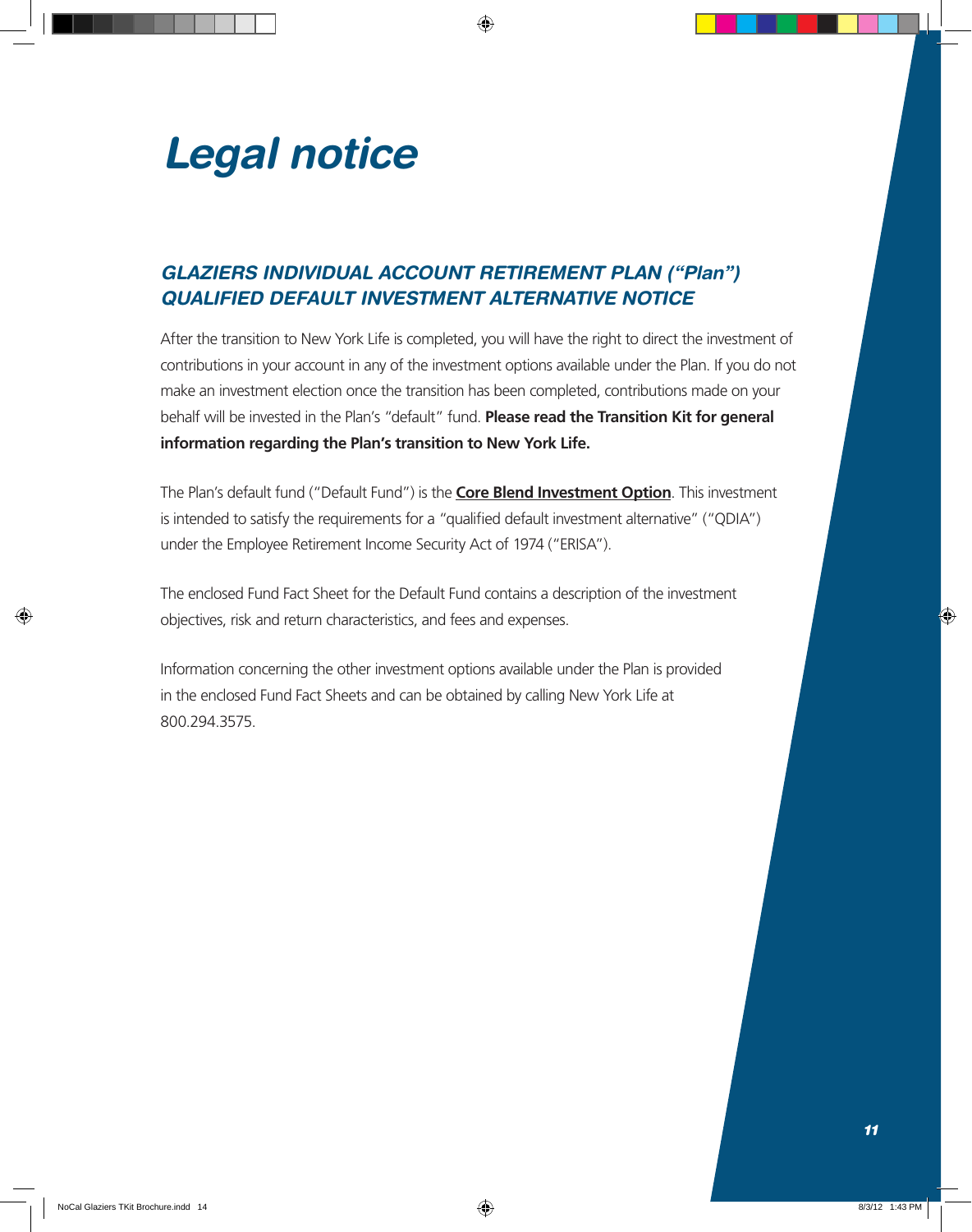#### *About Risk*

There are additional risks associated with investing in high yield, small cap, mid cap, and foreign securities. Small and mid-cap stocks are generally less established and may be more volatile and less liquid than stocks of larger companies. Such funds also invest in bonds, which are subject to interest-rate risk and can lose principal value when interest rates rise. There is no guarantee that the investment objectives will be met.

**Please access call 800.294.3575 for a prospectus. Investors are asked to consider the investment objectives, risks, and charges and expenses of the investment carefully before investing. The prospectus contains this and other information about the investment company. Please read the prospectus carefully before investing.**

Securities distributed by NYLIFE Distributors LLC, 169 Lackawanna Avenue, Parsippany, NJ 07054.